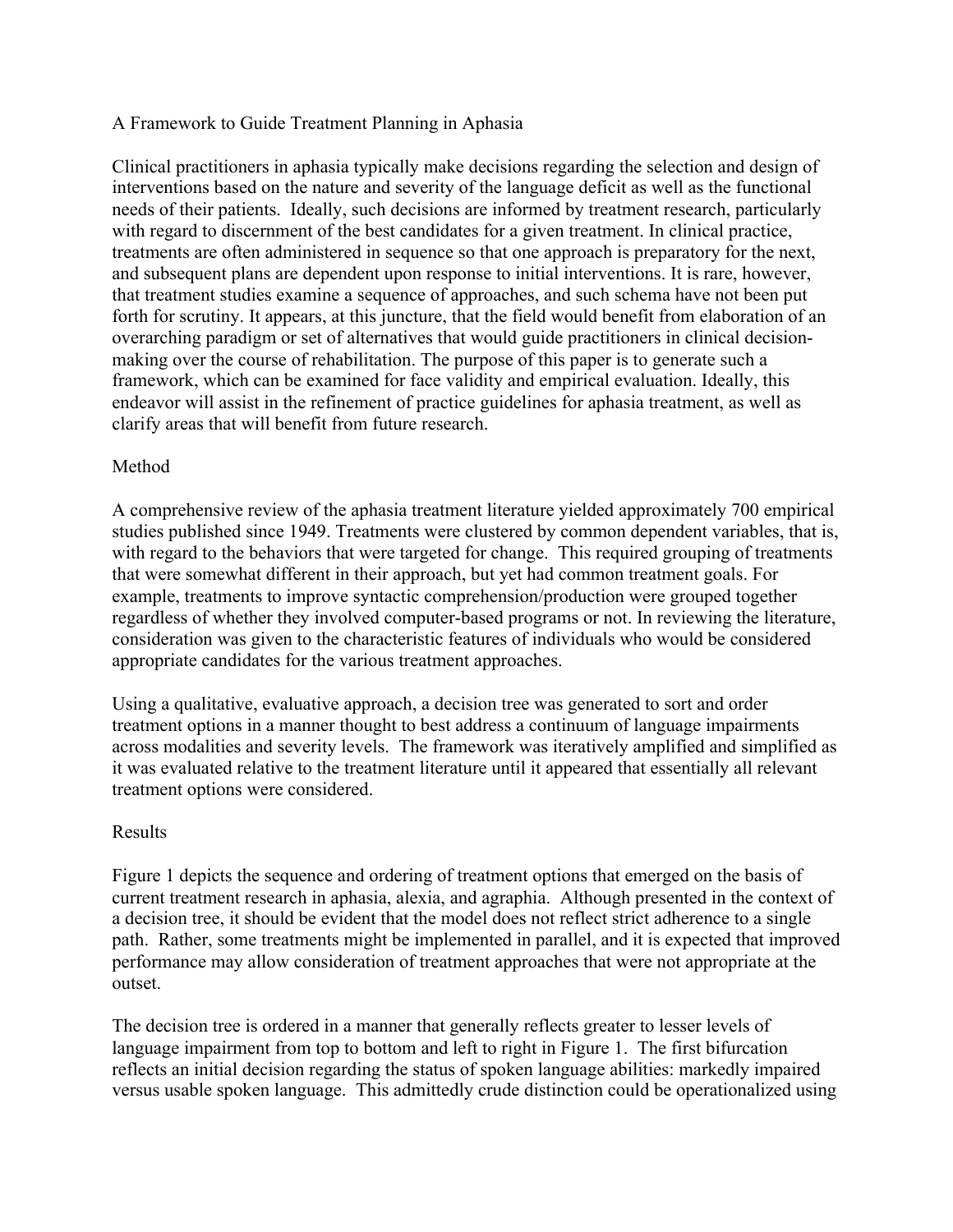objective criteria, however it simply reflects whether or not an individual has adequate, intelligible spoken output for communication or not. If not, treatment options include nonverbal approaches intended to maximize communication despite limited spoken output, or treatments intended to facilitate or improve spoken language abilities (See Figure 1). Treatments for spoken language are elaborated first at the lexical level and then at the sentence level. Written language treatments are presented in parallel (and sometimes interactive with) spoken language treatments. It should be noted that whereas output modalities are emphasized in the organization of this proposal, it is intended that receptive language skills be addressed at every stage.

A brief explanation of the decisions and representative example treatments depicted in Figure 1 are included below:

- 1. Treatments for those with markedly impaired speech production
	- a. Nonverbal treatments (any one or combination of the following)
		- i. Augmentative communication approaches
			- Training in low technology approaches, such as personalized communication book
			- Training in the use of computer-based communication devices
		- ii. Drawing for communication
		- iii. Gesture for communication
			- Visual action therapy (VAT)
		- iv. Lexical writing treatment
			- Copy and recall treatment (CART)

Note: Nonverbal treatments may be followed by training in multimodal approaches to conversational communication.

- b. Verbal treatments
	- i. Oromotor speech production treatments
		- Treatments for apraxia of speech
	- ii. Treatments to facilitate speech production
		- Melodic intonation therapy (MIT)
		- Gesture to cue speech production
		- Stimulation treatment for production (e.g., repetition treatments)
	- iii. Treatments to promote speech production
		- Constraint induced language therapy (CILT)

Note: With improved spoken production abilities, treatment can progress to those for speech production elaborated below.

- 2. Treatment for those with speech production adequate for intelligible communication
	- a. Treatments for Written Language (i.e., single-word spelling and reading)
		- i. Lexical treatments
			- Comprehension and production of written words, e.g., Copy and Recall Treatment (CART) with spoken repetition
			- Successful response to treatment, consider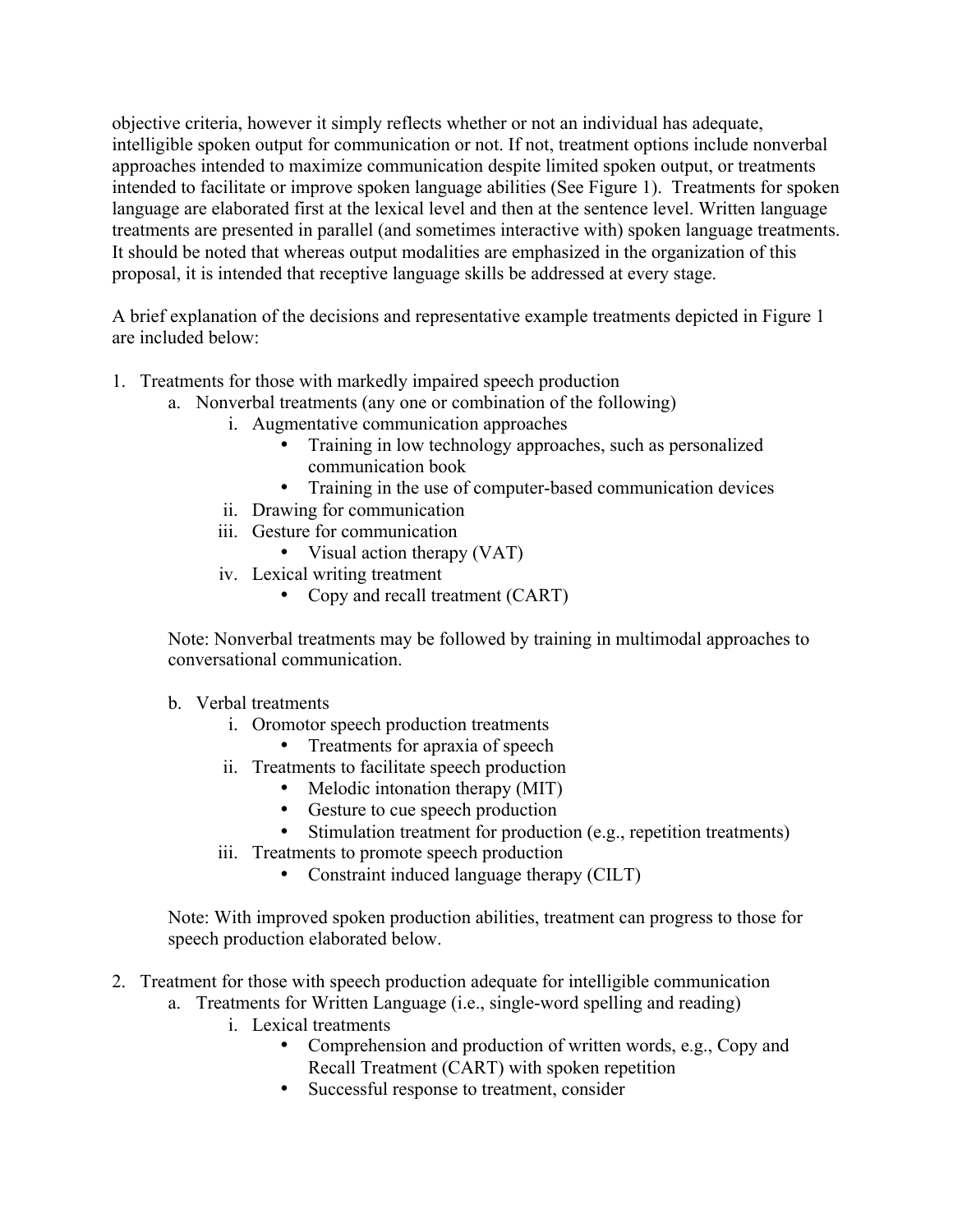- a. Proceed to phonological treatment
- b. Proceed to orthographic self-cueing of spoken productions
- ii. Phonological treatments
	- Sub-lexical training for sound-letter and letter-sound correspondences
	- Successful response to treatment, consider
		- a. Proceed to interactive spelling treatment
		- b. Proceed to phonemic self-cueing of spoken productions
- iii. Interactive spelling treatment
	- Training interactive use of residual lexical and sub-lexical orthographic knowledge
		- a. Implement concurrent with spoken lexical retrieval treatments as appropriate
		- Successful response to treatment, consider
			- a. Proceed to sentence-level treatments for written and spoken language
- b. Treatments for Spoken Lexical Retrieval
	- i. Stimulation treatments
		- Cueing hierarchies for lexical retrieval
		- Constraint induced language treatment (CILT)
	- ii. Orthographic treatments
		- Orthographic self-cueing of speech production
	- iii. Phonological treatments
		- Phonemic self-cueing of speech production
	- iv. Semantic self-cueing of speech production
		- Semantic Feature Analysis (SFA)
- 3. Treatments for those with adequate language to work at the sentence level
	- a. Pragmatic training in the use of residual and retrained spoken and written language skills
		- Script training
		- Spoken + written conversation training
	- b. Text-reading treatments
		- Oral reading for language in aphasia (ORLA)
		- Multiple oral rereading (MOR)
	- c. Morphosyntactic treatments
		- i. Morphology treatments
			- Retrain specific morphological markers
		- ii. Syntax stimulation
			- Treatments to improve syntactic comprehension and production (HELPSS)
		- iii. Verb treatments and thematic role training
			- Mapping therapy
			- Verb Network Strategy Training (VNeST)
		- iv. Training Complex syntactic constructions
			- Treatment for Underlying Forms (TUF)